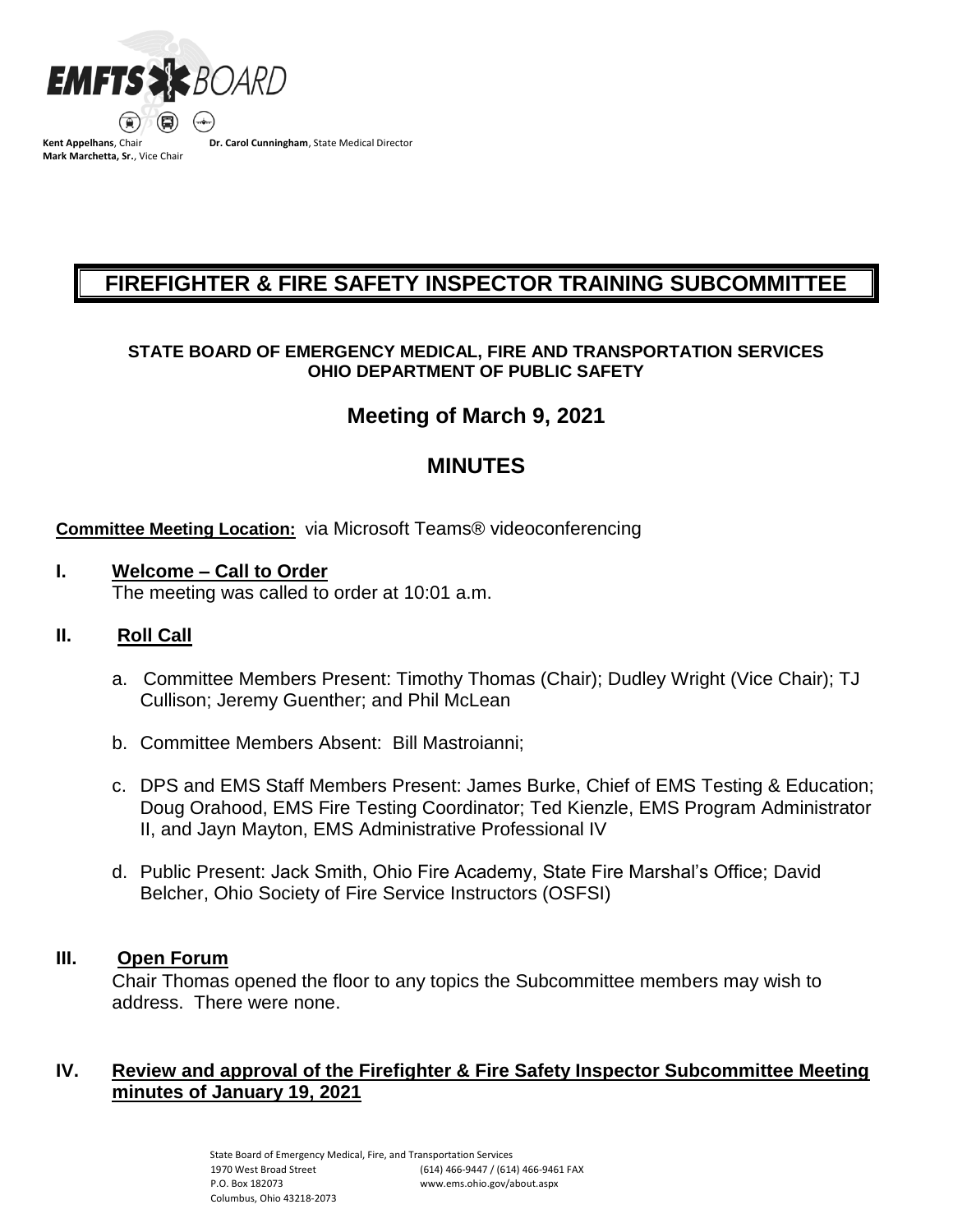The meeting minutes from the January 19, 2021 Firefighter Fire Safety Inspector Training Subcommittee meeting were reviewed and approved.

*MOTION: Motion to approve the Firefighter Fire Safety Inspector Training*  **Subcommittee meeting minutes from January 19, 2021.** Mr. Guenther – First. Mr. Cullison – Second. All in favor. None opposed. Motion carried.

## **V. Executive Director Wagoner report**

As Executive Director Wagoner was not available to attend the meeting, Mr. Burke gave the report. The Division of EMS is continuing to implement accommodations made for the pandemic in all areas. House Bill 404 provides extensions of certifications that expired from March 9<sup>th</sup> of 2020 through April 1, 2021, extending those through July 1, 2021. The education personnel are preparing a training course for the new vaccine coming out, which will be in the Public Training Campus section of the EMS website. The education team continues to support charters and all of the schools which are making pandemic protocol accommodations for their students.

### **VI. State Fire Marshal Report**

Mr. Smith stated that there was nothing to report for either the Ohio Fire Academy or the State Fire Marshal's Office.

# **VII. Ohio Fire Organizations Reports - Ohio Society of Fire Service Instructors (OSFSI)**

Mr. Belcher reported that OSFSI is still deferring activities until later in the year. There will be no traveling again this year, but his priority is to continue working with the Ohio Fire Academy and the State Fire Marshal's Office to bring the Ohio weekend at the National Fire Academy back to Ohio, and possibly offering courses for the event regionally.

# **VIII. DEMS Fire Education Report**

### **Ohio Hall of Fame Fire Service & Ohio Fire Awards**

Mr. Burke stated that planning talks are ongoing for the Ohio Hall of Fame Fire Awards. Ms. Mayton gave more details on the recent all-hands meeting where the State Fire Marshal's office informed planners that there is a large scale overhaul of the full awards ceremony underway, so no awards will be held for 2021. They are talking about raising the profile of the awards ceremony and will use this time to analyze the whole process: what they are wanting to achieve in the future, look at some other events for inspiration and venue ideas, and possibly hire a professional media company that specializes in event videos.

### **IX. Old Business**

### **Live Fire Instructor Course Pilot Report**

### **a. Update of the LFI objective packet**

Mr. Kienzle reported that Great Oaks is just completing their live fire pilot, and Toledo Fire and Stark State are starting theirs. Handouts were emailed to the subcommittee members before the meeting which include the LFI Pilot Course Hours Guide, with revised course objectives. The course objectives have been rewritten to include OAC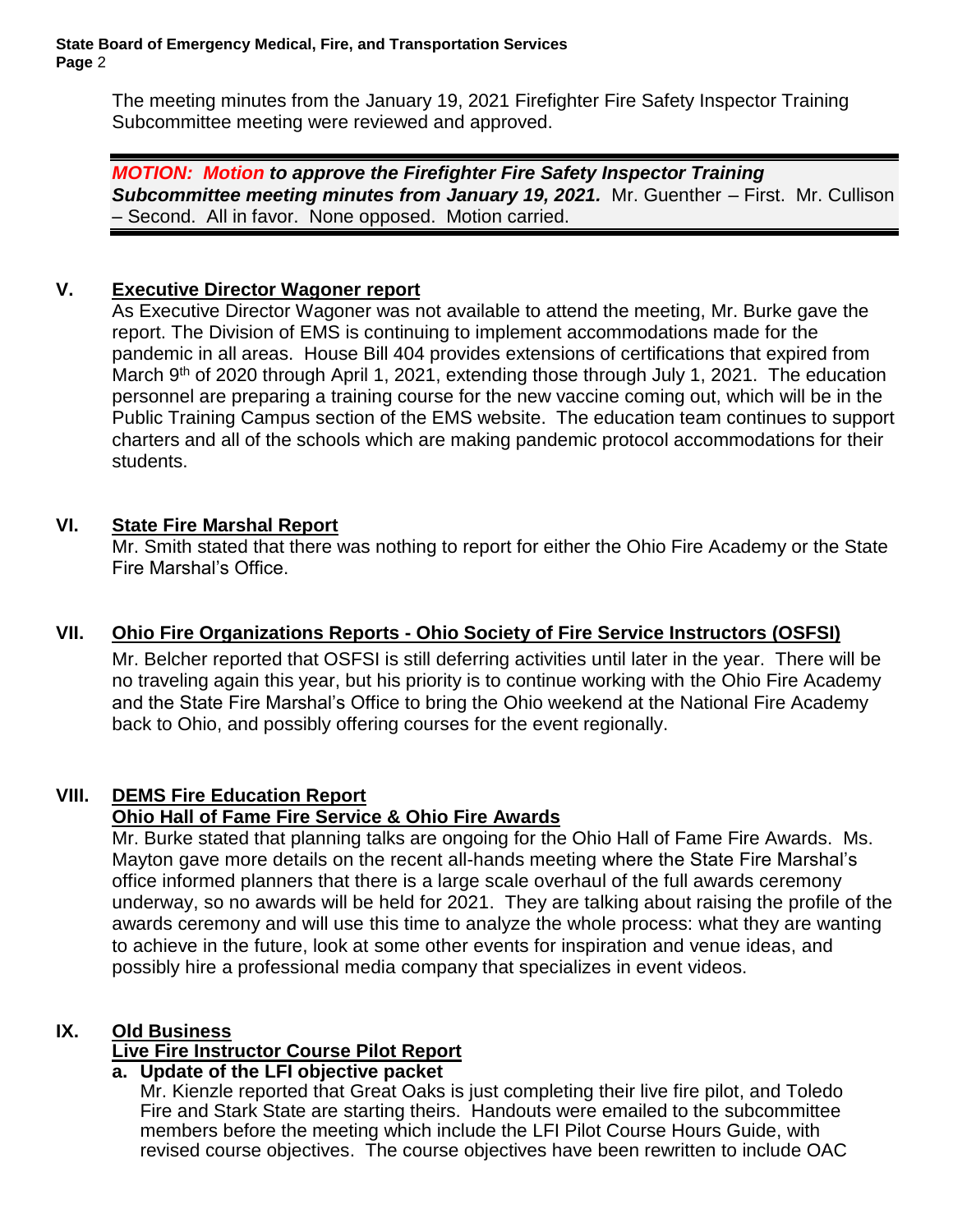#### **State Board of Emergency Medical, Fire, and Transportation Services Page** 3

4765-24-15's recommendation that the live fire course can be a minimum of 24 hours. The hours guide details that, with the first pilot utilizing Jones & Bartlett FSI  $3^{\text{rd}}$  ed. or the live fire book, it is possible to accomplish the live fire objectives within a 24-hour period. The LFI Course Syllabus tab ensures that all requirements can be accomplished in a timely fashion. It is also important to consider the cost factors, especially for a two-day burn.

**b. Review, approval of Appendix A, Acquired Structures to the approved burn plan** Mr. Burke brought the members' attention to the Appendix A, Acquired Structures document. He is proposing adding this appendix to the burn plan template that is posted to the EMS website. While not many certification trainings use acquired structures for their live fire burn courses, in-service trainings are more likely to, so the appendix was created. Filling out Appendix A would be required for any burn plan where an acquired structure is being used.

The subcommittee members were asked for feedback and approval to add Appendix A to the burn plan template, and for continuing with the LFI pilot program and the revised course objectives. Upon discussion, it was agreed that the appendix is thorough and will be useful, and with the successful results of the pilots, they should proceed.

*MOTION: Motion to approve the Live Fire Instructor Course, including the LFI course objectives, and adding Appendix A, Acquired Structures to the burn plan template.* Mr. McLean – First. Mr. Cullison – Second. All in favor. None opposed. Motion carried.

# **X. New Business**

### **a. Review and approval of updated objective check-off packet for all levels**

Mr. Burke shared several objective check-off packets for approval. Currently, there are approximately 68 pages per student to fill out. After reviewing the core purpose of the objective check-offs and the individual skill objectives being documented, Mr. Kienzle was tasked with taking each level - from volunteer to FSI Fire Safety Inspector – and creating a check-off sheet aligning them with the NFPA and the correlating practical skills packet numbers for those skills, to transform them into check-off sheets.

The subcommittee members were asked for feedback and approval to implement the check-off sheets for all levels. After very positive feedback and appreciation for Mr. Kienzle's work, a motion was passed.

*MOTION: Motion to approve the updated objective check-off sheets and to implement them immediately.* Mr. Cullison – First. Mr. Guenther – Second. All in favor. None opposed. Motion carried.